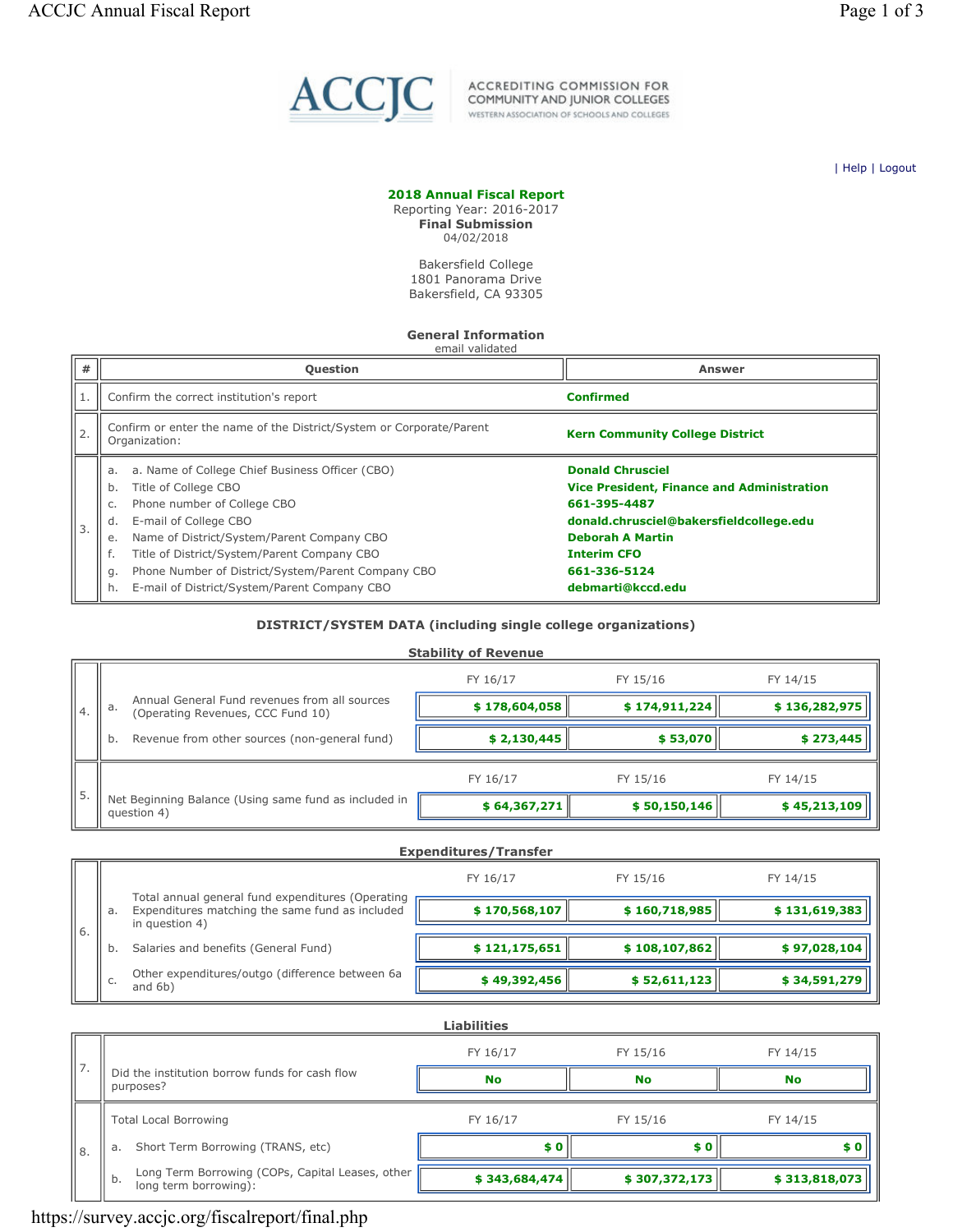# ACCJC Annual Fiscal Report Page 2 of 3

|       |                                                                                             | FY 16/17                                | FY 15/16                               | FY 14/15     |
|-------|---------------------------------------------------------------------------------------------|-----------------------------------------|----------------------------------------|--------------|
|       | Did the institution issue long-term debt<br>a.<br>instruments during the fiscal year noted? | <b>Yes</b>                              | Yes                                    | <b>No</b>    |
| 'l 9. | What type(s)<br>b.                                                                          | <b>Measure J Bond</b><br><b>Funding</b> | <b>CEC loans and Bond</b><br>refunding | n/a          |
|       | Total amount<br>C.                                                                          | \$40,225,000                            | \$35,682,110                           | \$0          |
|       |                                                                                             | FY 16/17                                | FY 15/16                               | FY 14/15     |
| 10.   | Debt Service Payments (General Fund/Operations)                                             | \$21,476,716                            | \$54,256,923                           | \$41,628,702 |

|     |                                                                             |                                                                    | <b>Other Post Employment</b> |              |              |
|-----|-----------------------------------------------------------------------------|--------------------------------------------------------------------|------------------------------|--------------|--------------|
|     |                                                                             |                                                                    | FY 16/17                     | FY 15/16     | FY 14/15     |
| 11. | Actuarial Accrued Liability (AAL) for OPEB:<br>a.                           |                                                                    | \$87,677,250                 | \$79,171,854 | \$79,171,854 |
|     | Unfunded Actuarial Accrued Liability (UAAL) for<br>b.<br>OPEB:              |                                                                    | $$ -27,927,861$              | \$3,322,399  | \$3,322,399  |
|     | C.                                                                          | Funded Ratio (Actuarial Value of plan Assets/AAL)                  | 68 %                         | 104 %        | 104 %        |
|     | d.                                                                          | UAAL as Percentage of Covered Payroll                              | $-100%$                      | <b>5 %</b>   | 5 %          |
|     | e.                                                                          | Annual Required Contribution (ARC)                                 | \$3,347,520                  | \$593,635    | \$593,635    |
|     | f.                                                                          | Amount of annual contribution to ARC                               | \$1,298,477                  | \$0          | \$0          |
| 12. | Date of most recent OPEB Actuarial Report<br>06/30/2016<br>$(mm/dd/yyyy)$ : |                                                                    |                              |              |              |
|     |                                                                             | a. Has an irrevocable trust been established for OPEB liabilities? | Yes                          |              |              |
| 13. |                                                                             |                                                                    | FY 16/17                     | FY 15/16     | FY 14/15     |
|     |                                                                             | b. Deposit into Irrevocable OPEB Reserve/Trust                     | \$68,972,892                 | \$70,459,440 | \$75,840,266 |
|     |                                                                             |                                                                    |                              |              |              |

|     | <b>Cash Position</b>                                                   |              |              |              |  |  |  |  |
|-----|------------------------------------------------------------------------|--------------|--------------|--------------|--|--|--|--|
|     |                                                                        | FY 16/17     | FY 15/16     | FY 14/15     |  |  |  |  |
| 14. | Cash Balance (Unencumbered cash): Unrestricted<br>General Fund         | \$62,769,809 | \$57,115,941 | \$41,435,475 |  |  |  |  |
|     |                                                                        | FY 16/17     | FY 15/16     | FY 14/15     |  |  |  |  |
| 15. | Does the institution prepare cash flow projections<br>during the year? | <b>Yes</b>   | Yes          | Yes          |  |  |  |  |

c. Deposit into non-irrevocable Reserve specifically for **consider the set of the set of the set of the set of s**<br>Consider the set of the set of the set of the set of the set of the set of the set of the set of the set of

|                                                                                      | <b>Annual Audit Information</b> |                                                                                                                                                                                                                                                                                                                                                                                                                                                                                                                                                                                                                                                                                                                |            |            |            |  |  |
|--------------------------------------------------------------------------------------|---------------------------------|----------------------------------------------------------------------------------------------------------------------------------------------------------------------------------------------------------------------------------------------------------------------------------------------------------------------------------------------------------------------------------------------------------------------------------------------------------------------------------------------------------------------------------------------------------------------------------------------------------------------------------------------------------------------------------------------------------------|------------|------------|------------|--|--|
|                                                                                      |                                 |                                                                                                                                                                                                                                                                                                                                                                                                                                                                                                                                                                                                                                                                                                                | FY 16/17   | FY 15/16   | FY 14/15   |  |  |
| 16.                                                                                  |                                 | Date annual audit report for fiscal year was<br>electronically submitted to accic.org, along with the<br>institution's response to any audit exceptions:                                                                                                                                                                                                                                                                                                                                                                                                                                                                                                                                                       | 03/15/2018 | 03/23/2017 | 03/23/2016 |  |  |
| Summarize Material Weaknesses and Significant Deficiencies from annual audit report: |                                 |                                                                                                                                                                                                                                                                                                                                                                                                                                                                                                                                                                                                                                                                                                                |            |            |            |  |  |
| 17.                                                                                  | FY 16/17                        | Condition During our testing of state general apportionment funding system, we noted that for one of our 40<br>course selections, the District claimed two students for apportionment who dropped the course. Upon<br>examination of the 320 report, we noted this course is a Positive Attendance census type, and the District<br>was eligible to claim the hours the students spent in class prior to dropping for apportionment. However, we<br>noted 54 contact hours were claimed for all students in the course. As these two students dropped prior to<br>the 20% mark, they did not attend the class for 54 contact hours; thus, the District received more<br>apportionment than it was entitled to. |            |            |            |  |  |
|                                                                                      | FY 15/16                        | n/a                                                                                                                                                                                                                                                                                                                                                                                                                                                                                                                                                                                                                                                                                                            |            |            |            |  |  |
|                                                                                      | FY 14/15                        | n/a                                                                                                                                                                                                                                                                                                                                                                                                                                                                                                                                                                                                                                                                                                            |            |            |            |  |  |
|                                                                                      |                                 |                                                                                                                                                                                                                                                                                                                                                                                                                                                                                                                                                                                                                                                                                                                |            |            |            |  |  |

Other Information

 $\overline{r}$